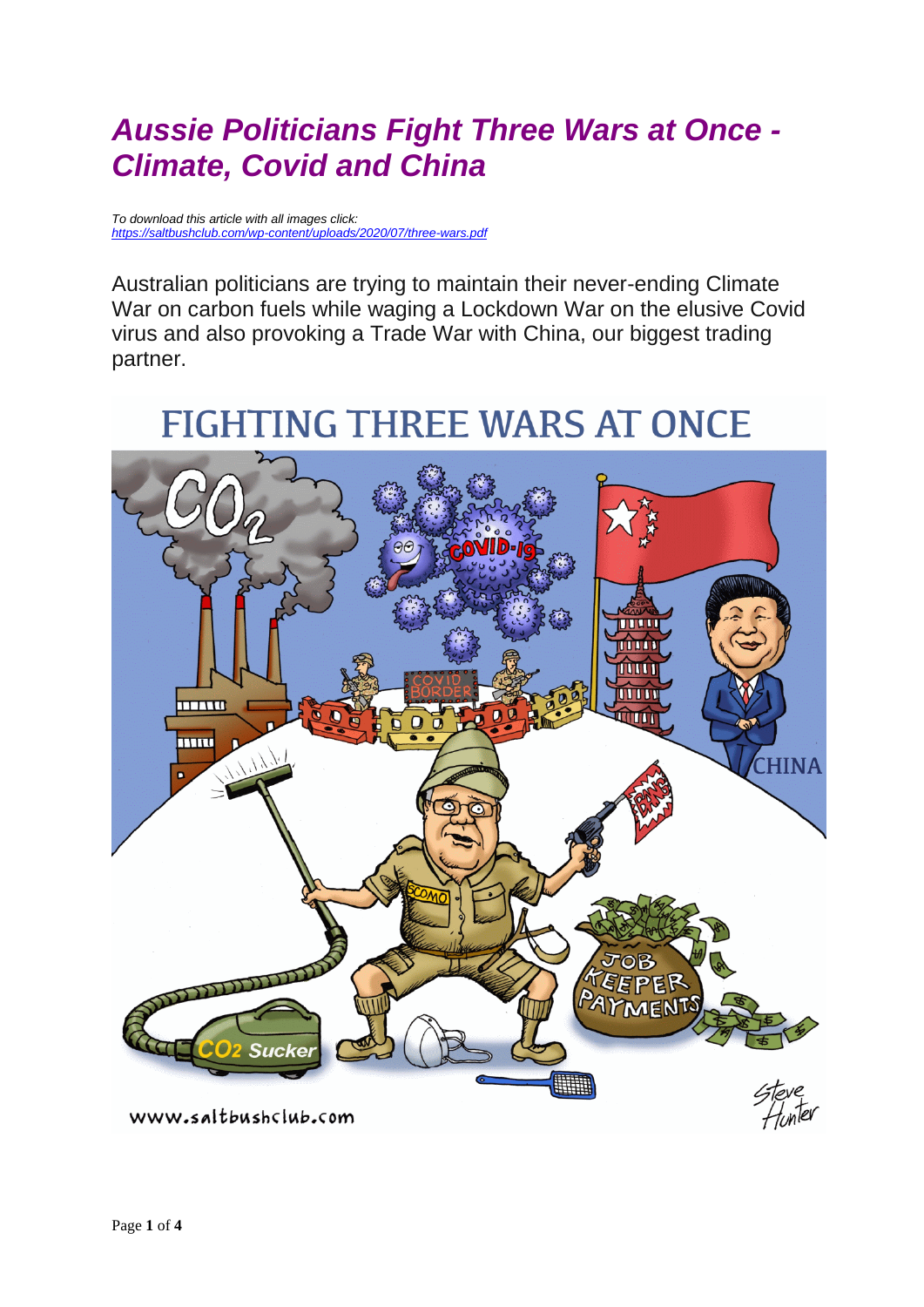We cannot afford three hopeless and costly wars at once. One would be too many.

The political war on carbon fuels has damaged the environment with forests of "green" power poles, flats of ground-sterilising solar panels, hills of bird-slicing wind turbines plus spider-webs of new power lines and roads. This mess produces unreliable expensive electricity, sterilizes land, and wastes water to keep solar panels clean. And imagine the debris when a cyclone sails through a "farm" of panels or a "forest" of turbines. This expensive and unreliable power, plus green taxes and regulations, has destroyed much of Australia's manufacturing, processing and refining industries – all for ZERO climate benefits.

The Covid Lockdown War is crippling many industries especially tourism, aviation, education, retail, sports, local pubs, media, rural shows and auctions and even the famous Brisbane Ekka. Attempts by politicians to hide their Lockdown damage with handouts for everyone has destroyed budgets and will cripple the currency, reward unemployment and produce another depression generation.

On top of all this, our politicians are stumbling into a trade war with China. This has produced swift retaliation on Australia's export industries and we will soon discover that most of our manufactured goods now come from China, because we have driven our factories out of Australia with uncompetitive power and labour costs and excessive red and green tape.

What to do? Four simple things:

*Firstly*, abandon the climate war on carbon fuels and withdraw from the useless and destructive Paris Climate Agreement. It will never cool the climate, even if that was a sensible goal. Abolish all subsidies and taxes supporting intermittent green energy and legislate that any generator feeding into the grid must be able to supply 24/7 power, either from their own backup facilities or under contracts.

**Secondly**, unlock the gates – dismantle Covid barriers, green gates, red tape and bureaucratic barriers.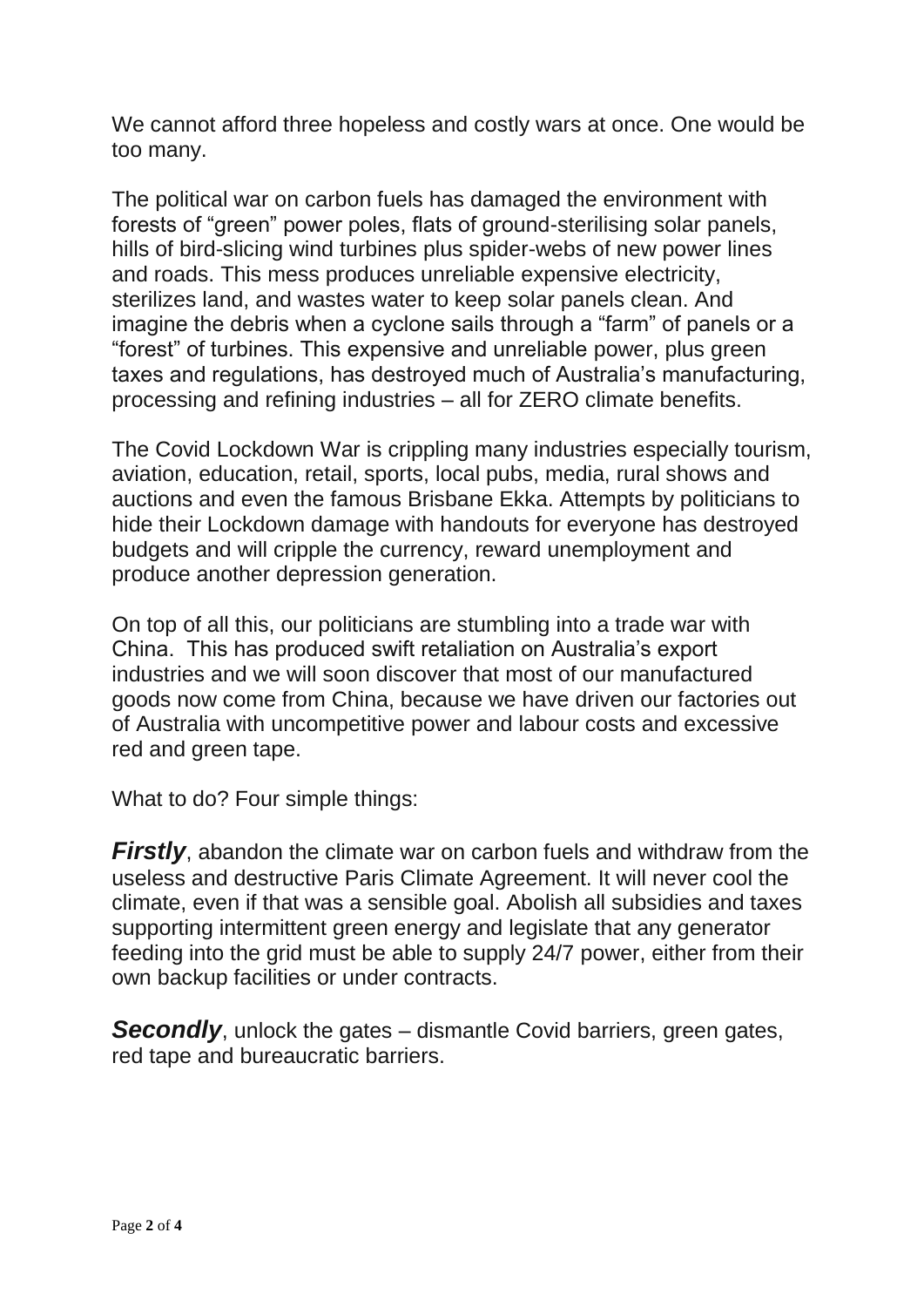Lockdown can't stop the virus – it just slows down its spread, delaying the development of community immunity. Individuals and families are free to self-isolate should they choose that option. Keep them informed but don't lock healthy law-abiding people behind barriers, spy cameras, police and troops.

Economic recovery needs to encourage and fast-track sensible infrastructure and development proposals. We should also abolish stamp duty and capital gains tax and reduce income tax. Governments should prohibit real pollution of land, air and water, but allow farmers, fishermen, foresters, explorers, miners and entrepreneurs to get on with building and expanding their businesses.

**Thirdly**, spread the recession pain to all protected government sectors. Cut taxes, and reduce the numbers and benefits for all in politics, bureaucracy, government media, academia and all able-bodied welfare recipients with no dependents.

*Finally*, stop publicly poking China with a pointy stick (as we did in the Covid witch-hunt.)

We do not need a trade war which will cost us dearly. Wait until Bunnings runs out of Chinese-built tools and lithium batteries, the greens run out of Chinese solar panels, and Chinese imports of Australian coal, cattle, wool, barley, wheat etc are hit with tariffs or quotas.

Quiet diplomacy and more competitive industry will achieve more than populist public posturing and provocation of our powerful neighbour. We need to quietly restore our secondary industries, diversify our markets, get some real defence capacity and cultivate allies in Asia and the Anglosphere.

**"Speak softly, and carry a big stick."**

*President Theodore Roosevelt*

Viv Forbes

*Washpool Qld Australia 4306 Executive Director, The Saltbush Club*

*Viv Forbes has scientific and financial qualifications, experience in government and industry and a long history of observing and participating in Australian politics*